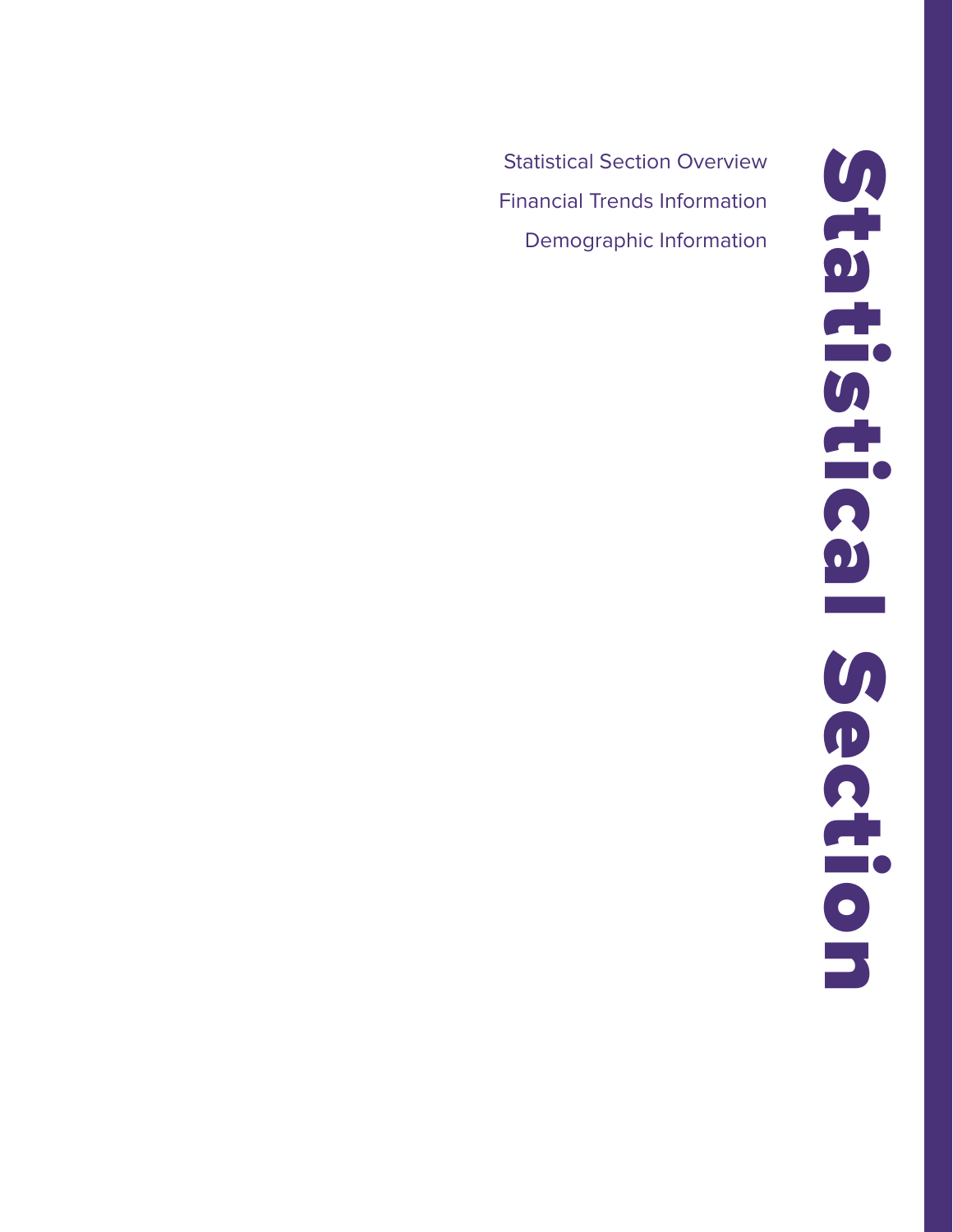The Statistical Section provides historical context for understanding what the Basic Financial Statements and Required Supplementary Information say about TMRS' overall financial condition. This section presents information consistent with GASB Statement No. 44, Economic Condition Reporting: The Statistical Section.

Changes in Fiduciary Net Position for the Pension Trust Fund and the Supplemental Death Benefits Fund are presented for the last 10 years. Information presented in these tables is derived from the Statement of Changes in Fiduciary Net Position located in the Financial Section of this and prior years' annual reports.

The Schedule of Average Benefit Payments for New Retirements provides information on the average monthly benefit and number of retirees over the last 10 years, categorized in five-year increments of credited service.

The Schedule of Retirement Benefit Recipients by Type of Benefit presents the benefit options selected by current retirees in ranges of monthly benefit levels.

The Schedules of Principal Participating Cities show the top 10 participating cities based on membership size for the Pension Trust Fund and the Supplemental Death Benefits Fund as of December 31, 2021 and 2012.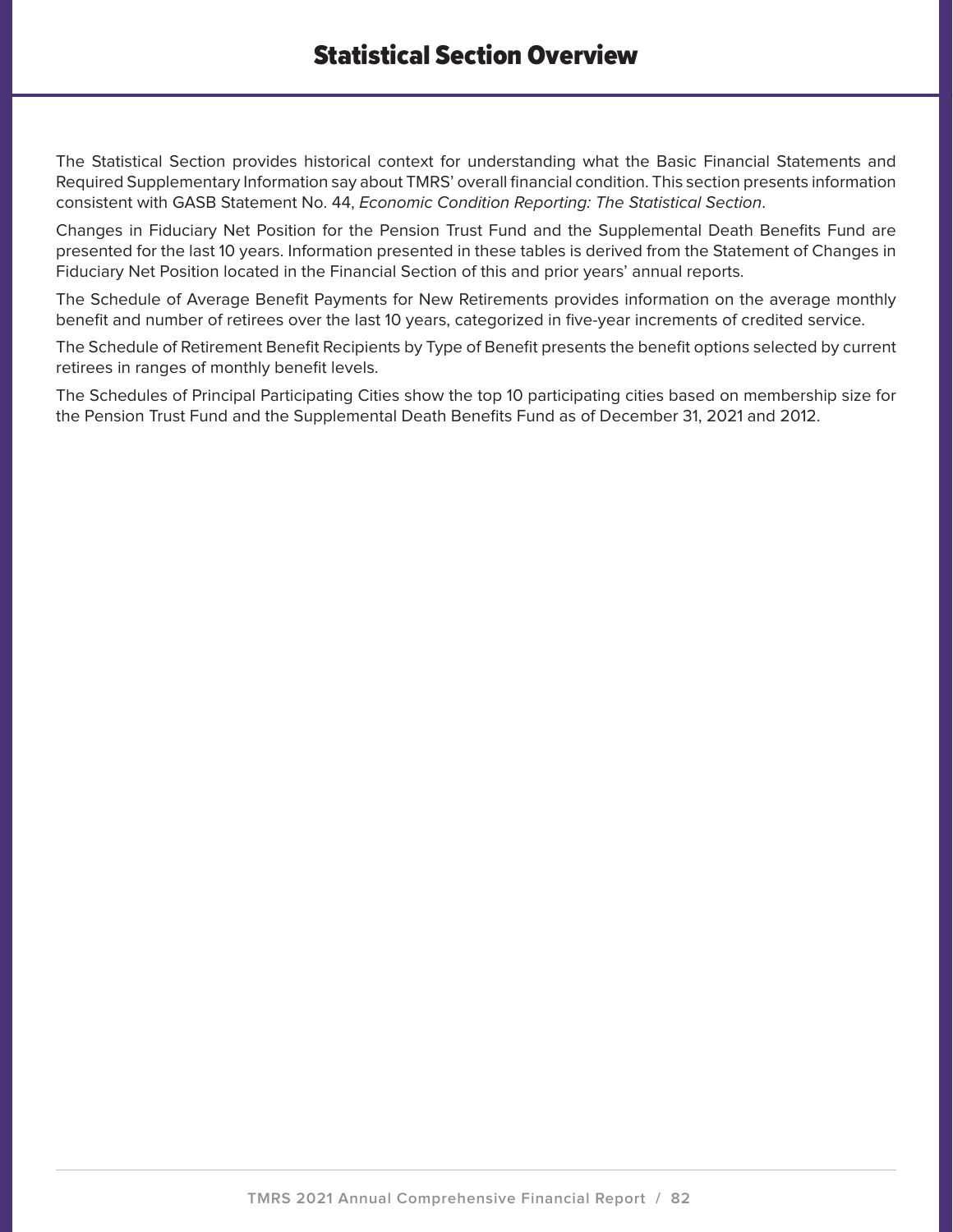## **Table S-1** (1 of 2)

| <b>Changes in Fiduciary Net Position - Last 10 Years (Pension Trust Fund)</b><br>For the Year Ended December 31 |                                                       |    |                |  |                |  |                                     |  |                |  |
|-----------------------------------------------------------------------------------------------------------------|-------------------------------------------------------|----|----------------|--|----------------|--|-------------------------------------|--|----------------|--|
|                                                                                                                 | 2012                                                  |    | 2013           |  | 2014           |  | 2015                                |  | 2016           |  |
| Additions to net position by source                                                                             |                                                       |    |                |  |                |  |                                     |  |                |  |
| City contributions                                                                                              | \$<br>664,852,429                                     | \$ | 681,469,222 \$ |  | 719,904,310 \$ |  | 751,708,718 \$                      |  | 768,252,338    |  |
| <b>Member contributions</b>                                                                                     | 327,363,043                                           |    | 339,906,924    |  | 355,413,935    |  | 376,103,505                         |  | 389,919,391    |  |
| Net investment income (loss)                                                                                    | 1,863,280,541                                         |    | 1,974,888,477  |  | 1,285,344,179  |  | 35,011,429                          |  | 1,602,187,418  |  |
| <b>Other</b>                                                                                                    | 13,962                                                |    | 17,961         |  | 29,491         |  | 3,900                               |  | 25,956         |  |
| Total additions to net position                                                                                 | 2,855,509,975                                         |    | 2,996,282,584  |  | 2,360,691,915  |  | 1,162,827,552                       |  | 2,760,385,103  |  |
| Deductions from net position by type                                                                            |                                                       |    |                |  |                |  |                                     |  |                |  |
| <b>Retirement benefits</b>                                                                                      |                                                       |    |                |  |                |  |                                     |  |                |  |
| Service retirements                                                                                             | 729,636,554                                           |    | 794,458,670    |  | 861,959,010    |  | 937,848,878                         |  | 1,005,485,139  |  |
| <b>Disability retirements</b>                                                                                   | 16,049,912                                            |    | 16,469,149     |  | 16,873,699     |  | 16,775,098                          |  | 17,019,188     |  |
| Partial lump sum distributions                                                                                  | 119,250,573                                           |    | 135,568,703    |  | 149,739,411    |  | 148, 161, 053                       |  | 139,559,781    |  |
| <b>Total retirement benefits</b>                                                                                | 864,937,039                                           |    | 946,496,522    |  | 1,028,572,120  |  | 1,102,785,029                       |  | 1,162,064,108  |  |
| Member account refunds                                                                                          |                                                       |    |                |  |                |  |                                     |  |                |  |
| Withdrawal/Ineligibility                                                                                        | 56,756,327                                            |    | 56,856,706     |  | 58,174,242     |  | 55,742,784                          |  | 52,935,465     |  |
| Death                                                                                                           | 1,086,396                                             |    | 870,968        |  | 548,881        |  | 1,232,485                           |  | 1,246,130      |  |
| Total member account refunds                                                                                    | 57,842,723                                            |    | 57,727,674     |  | 58,723,123     |  | 56,975,269                          |  | 54,181,595     |  |
| Administrative expenses                                                                                         | 12,114,375                                            |    | 12,821,721     |  | 13,419,567     |  | 21,325,422                          |  | 18,095,315     |  |
| Income allocated to SDBF                                                                                        | 1,310,740                                             |    | 1,202,065      |  | 1,132,803      |  | 1,057,178                           |  | 1,000,892      |  |
| Total deductions from net position                                                                              | 936,204,877                                           |    | 1,018,247,982  |  | 1,101,847,613  |  | 1,182,142,898                       |  | 1,235,341,910  |  |
| <b>Change in fiduciary net position</b>                                                                         | 1,919,305,098                                         |    | 1,978,034,602  |  | 1,258,844,302  |  | (19, 315, 346)                      |  | 1,525,043,193  |  |
| Fiduciary net position, beginning of year                                                                       | 18,571,293,924                                        |    | 20,490,599,022 |  | 22,468,633,624 |  | 23,727,477,926                      |  | 23,708,162,580 |  |
| Fiduciary net position, end of year                                                                             | $$20,490,599,022 \ $22,468,633,624 \ $23,727,477,926$ |    |                |  |                |  | $$23,708,162,580$ $$25,233,205,773$ |  |                |  |
|                                                                                                                 |                                                       |    |                |  |                |  |                                     |  |                |  |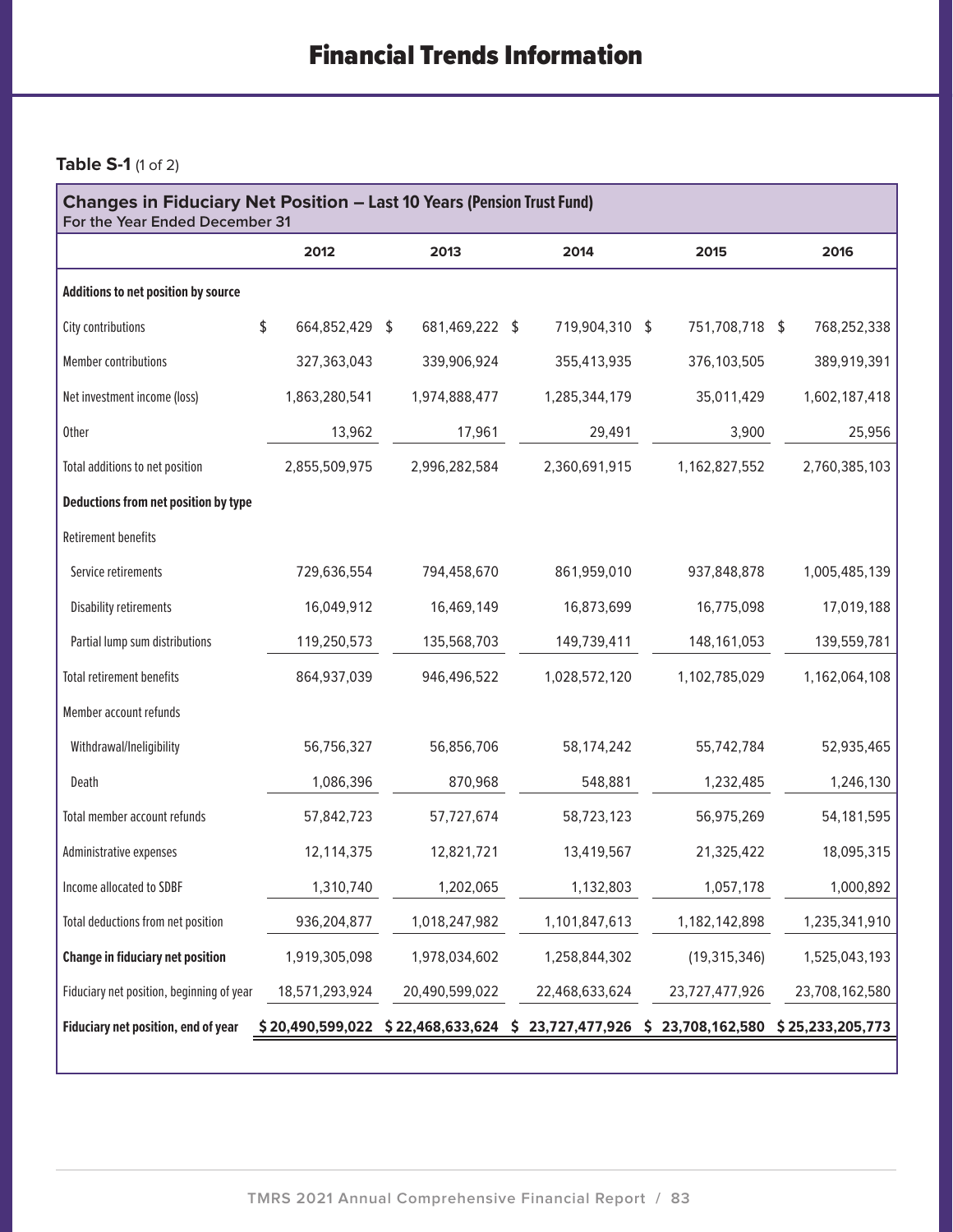# Financial Trends Information

CONTINUED

### **Table S-1** (2 of 2)

| <b>Changes in Fiduciary Net Position - Last 10 Years (Pension Trust Fund)</b><br>For the Year Ended December 31 |                                        |    |                 |  |                |  |                                                    |  |                |  |
|-----------------------------------------------------------------------------------------------------------------|----------------------------------------|----|-----------------|--|----------------|--|----------------------------------------------------|--|----------------|--|
|                                                                                                                 | 2017                                   |    | 2018            |  | 2019           |  | 2020                                               |  | 2021           |  |
| Additions to net position by source                                                                             |                                        |    |                 |  |                |  |                                                    |  |                |  |
| City contributions                                                                                              | \$<br>838,363,116                      | \$ | 881,531,535 \$  |  | 930,236,155 \$ |  | 1,191,723,159 \$                                   |  | 1,076,907,798  |  |
| Member contributions                                                                                            | 410,527,770                            |    | 427,808,238     |  | 453,608,174    |  | 479,187,524                                        |  | 492,319,722    |  |
| Net investment income (loss)                                                                                    | 3,497,133,077                          |    | (858, 122, 961) |  | 4,279,485,297  |  | 2,414,460,057                                      |  | 4,469,101,837  |  |
| <b>Other</b>                                                                                                    | 47,105                                 |    | 18,501          |  | 32,880         |  | 47,400                                             |  | 560,172        |  |
| Total additions to net position                                                                                 | 4,746,071,068                          |    | 451,235,313     |  | 5,663,362,506  |  | 4,085,418,140                                      |  | 6,038,889,529  |  |
| Deductions from net position by type                                                                            |                                        |    |                 |  |                |  |                                                    |  |                |  |
| <b>Retirement benefits</b>                                                                                      |                                        |    |                 |  |                |  |                                                    |  |                |  |
| Service retirements                                                                                             | 1,077,485,262                          |    | 1,159,702,957   |  | 1,247,542,653  |  | 1,335,234,201                                      |  | 1,433,417,512  |  |
| <b>Disability retirements</b>                                                                                   | 17,005,751                             |    | 17,060,303      |  | 17,080,384     |  | 17,178,149                                         |  | 17,238,392     |  |
| Partial lump sum distributions                                                                                  | 156,915,521                            |    | 158,490,461     |  | 180,929,339    |  | 191,627,456                                        |  | 194,678,511    |  |
| <b>Total retirement benefits</b>                                                                                | 1,251,406,534                          |    | 1,335,253,721   |  | 1,445,552,376  |  | 1,544,039,806                                      |  | 1,645,334,415  |  |
| Member account refunds                                                                                          |                                        |    |                 |  |                |  |                                                    |  |                |  |
| Withdrawal/Ineligibility                                                                                        | 58,344,609                             |    | 63,195,632      |  | 61,089,736     |  | 54,413,400                                         |  | 60,352,469     |  |
| Death                                                                                                           | 1,061,303                              |    | 1,060,228       |  | 1,596,204      |  | 1,600,143                                          |  | 1,983,618      |  |
| Total member account refunds                                                                                    | 59,405,912                             |    | 64,255,860      |  | 62,685,940     |  | 56,013,543                                         |  | 62,336,087     |  |
| Administrative expenses                                                                                         | 18,124,164                             |    | 16,585,866      |  | 24,183,038     |  | 15,625,982                                         |  | 20,679,140     |  |
| Income allocated to SDBF                                                                                        | 965,614                                |    | 885,044         |  | 759,316        |  | 657,050                                            |  | 418,537        |  |
| Total deductions from net position                                                                              | 1,329,902,224                          |    | 1,416,980,491   |  | 1,533,180,670  |  | 1,616,336,381                                      |  | 1,728,768,179  |  |
| <b>Change in fiduciary net position</b>                                                                         | 3,416,168,844                          |    | (965, 745, 178) |  | 4,130,181,836  |  | 2,469,081,759                                      |  | 4,310,121,350  |  |
| Fiduciary net position, beginning of year                                                                       | 25,233,205,773                         |    | 28,649,374,617  |  | 27,683,629,439 |  | 31,813,811,275                                     |  | 34,282,893,034 |  |
| Fiduciary net position, end of year                                                                             | $$28,649,374,617$ $$27,683,629,439$ \$ |    |                 |  |                |  | 31,813,811,275 \$ 34,282,893,034 \$ 38,593,014,384 |  |                |  |
|                                                                                                                 |                                        |    |                 |  |                |  |                                                    |  |                |  |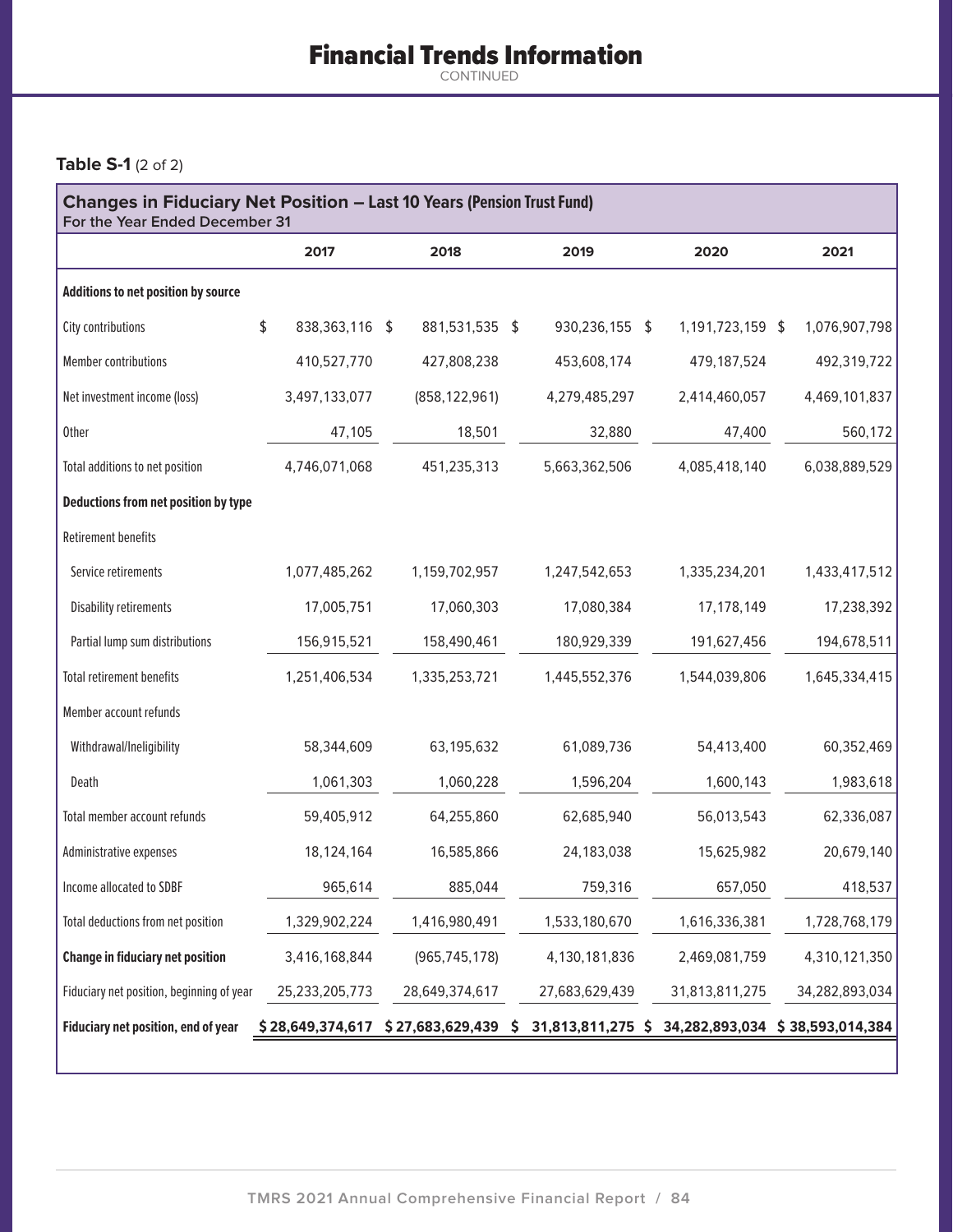# Financial Trends Information

CONTINUED

### **Table S-2** (1 of 2)

| <b>Changes in Fiduciary Net Position – Last 10 Years (Supplemental Death Benefits Fund)</b><br>For the Year Ended December 31 |    |             |    |             |    |               |   |             |               |            |  |  |
|-------------------------------------------------------------------------------------------------------------------------------|----|-------------|----|-------------|----|---------------|---|-------------|---------------|------------|--|--|
|                                                                                                                               |    | 2012        |    | 2013        |    | 2014          |   | 2015        |               | 2016       |  |  |
| Additions to net position by source                                                                                           |    |             |    |             |    |               |   |             |               |            |  |  |
| City contributions                                                                                                            | \$ | 5,248,375   | \$ | 5,673,095   | \$ | 6,126,769 \$  |   | 6,507,371   | <sup>\$</sup> | 6,983,501  |  |  |
| Income allocated from Interest Reserve Account                                                                                |    | 1,310,740   |    | 1,202,065   |    | 1,132,803     |   | 1,057,178   |               | 1,000,892  |  |  |
| Total additions to net position                                                                                               |    | 6,559,115   |    | 6,875,160   |    | 7,259,572     |   | 7,564,549   |               | 7,984,393  |  |  |
| Deductions from net position by type                                                                                          |    |             |    |             |    |               |   |             |               |            |  |  |
| Supplemental death benefits - active                                                                                          |    | 5,001,559   |    | 4,462,634   |    | 4,164,899     |   | 4,964,631   |               | 3,759,923  |  |  |
| Supplemental death benefits - retiree                                                                                         |    | 3,618,125   |    | 4,187,500   |    | 4,285,094     |   | 4,190,144   |               | 4,726,250  |  |  |
| Total deductions from net position                                                                                            |    | 8,619,684   |    | 8,650,134   |    | 8,449,993     |   | 9,154,775   |               | 8,486,173  |  |  |
| <b>Change in fiduciary net position</b>                                                                                       |    | (2,060,569) |    | (1,774,974) |    | (1, 190, 421) |   | (1,590,226) |               | (501, 780) |  |  |
| Fiduciary net position, beginning of year                                                                                     |    | 27,746,020  |    | 25,685,451  |    | 23,910,477    |   | 22,720,056  |               | 21,129,830 |  |  |
| Fiduciary net position, end of year                                                                                           |    | 25,685,451  | S  | 23,910,477  | S  | 22,720,056    | S | 21,129,830  |               | 20,628,050 |  |  |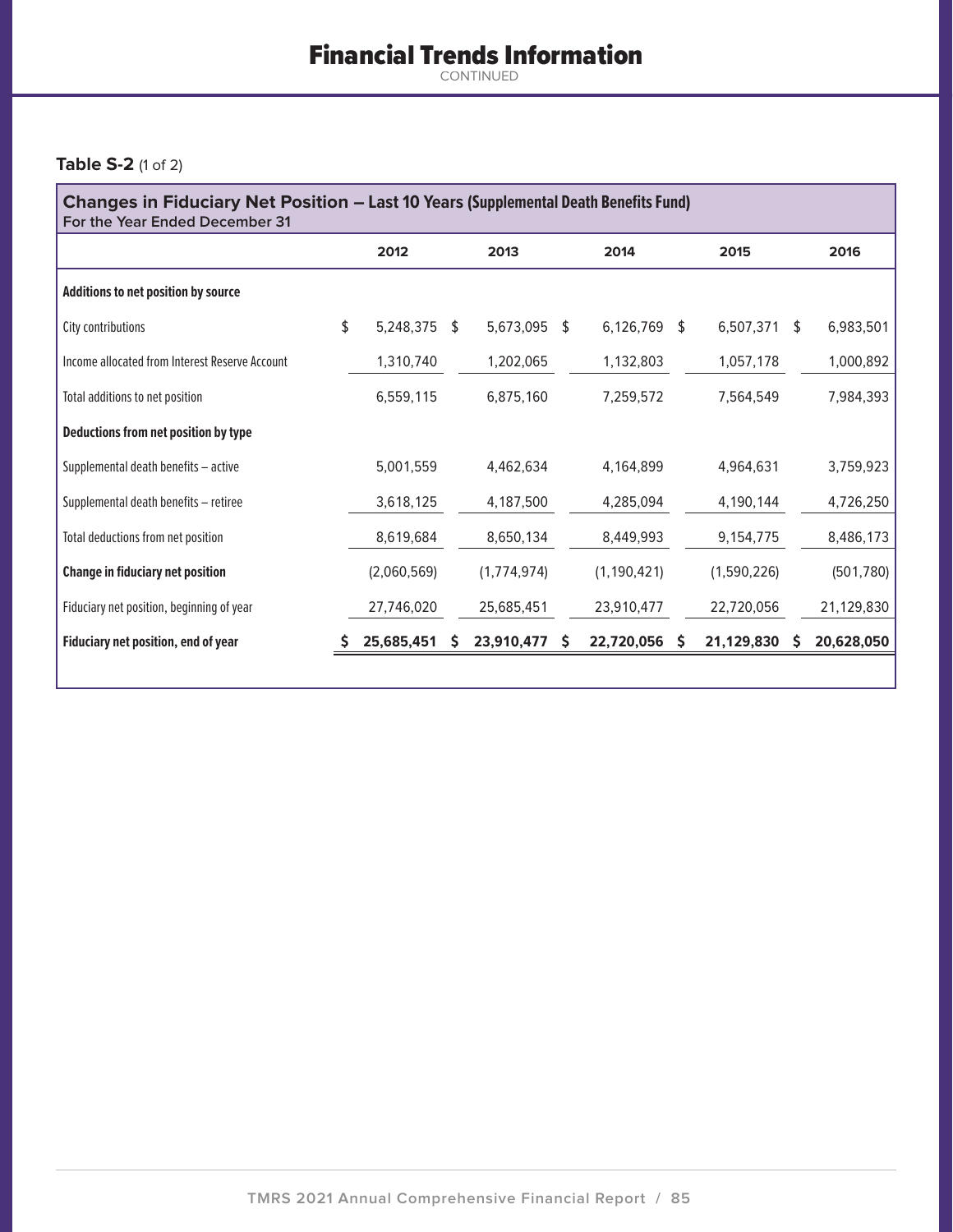# Financial Trends Information

CONTINUED

### **Table S-2** (2 of 2)

| <b>Changes in Fiduciary Net Position – Last 10 Years (Supplemental Death Benefits Fund)</b><br>For the Year Ended December 31 |    |             |    |             |    |             |    |              |  |               |  |  |
|-------------------------------------------------------------------------------------------------------------------------------|----|-------------|----|-------------|----|-------------|----|--------------|--|---------------|--|--|
|                                                                                                                               |    | 2017        |    | 2018        |    | 2019        |    | 2020         |  | 2021          |  |  |
| Additions to net position by source                                                                                           |    |             |    |             |    |             |    |              |  |               |  |  |
| City contributions                                                                                                            | \$ | 7,286,154   | \$ | 7,758,059   | \$ | 8,321,181   | \$ | 8,945,812 \$ |  | 10,655,161    |  |  |
| Income allocated from Interest Reserve Account                                                                                |    | 965,614     |    | 885,044     |    | 759,316     |    | 657,050      |  | 418,537       |  |  |
| Total additions to net position                                                                                               |    | 8,251,768   |    | 8,643,103   |    | 9,080,497   |    | 9,602,862    |  | 11,073,698    |  |  |
| Deductions from net position by type                                                                                          |    |             |    |             |    |             |    |              |  |               |  |  |
| Supplemental death benefits - active                                                                                          |    | 5,177,812   |    | 4,912,215   |    | 6,812,283   |    | 5,346,471    |  | 11,608,967    |  |  |
| Supplemental death benefits - retiree                                                                                         |    | 4,771,250   |    | 5,355,144   |    | 5,501,603   |    | 5,738,125    |  | 6,240,625     |  |  |
| Total deductions from net position                                                                                            |    | 9,949,062   |    | 10,267,359  |    | 12,313,886  |    | 11,084,596   |  | 17,849,592    |  |  |
| <b>Change in fiduciary net position</b>                                                                                       |    | (1,697,294) |    | (1,624,256) |    | (3,233,389) |    | (1,481,734)  |  | (6, 775, 894) |  |  |
| Fiduciary net position, beginning of year                                                                                     |    | 20,628,050  |    | 18,930,756  |    | 17,306,500  |    | 14,073,111   |  | 12,591,377    |  |  |
| Fiduciary net position, end of year                                                                                           |    | 18,930,756  | S  | 17,306,500  | S  | 14,073,111  | S  | 12,591,377   |  | 5,815,483     |  |  |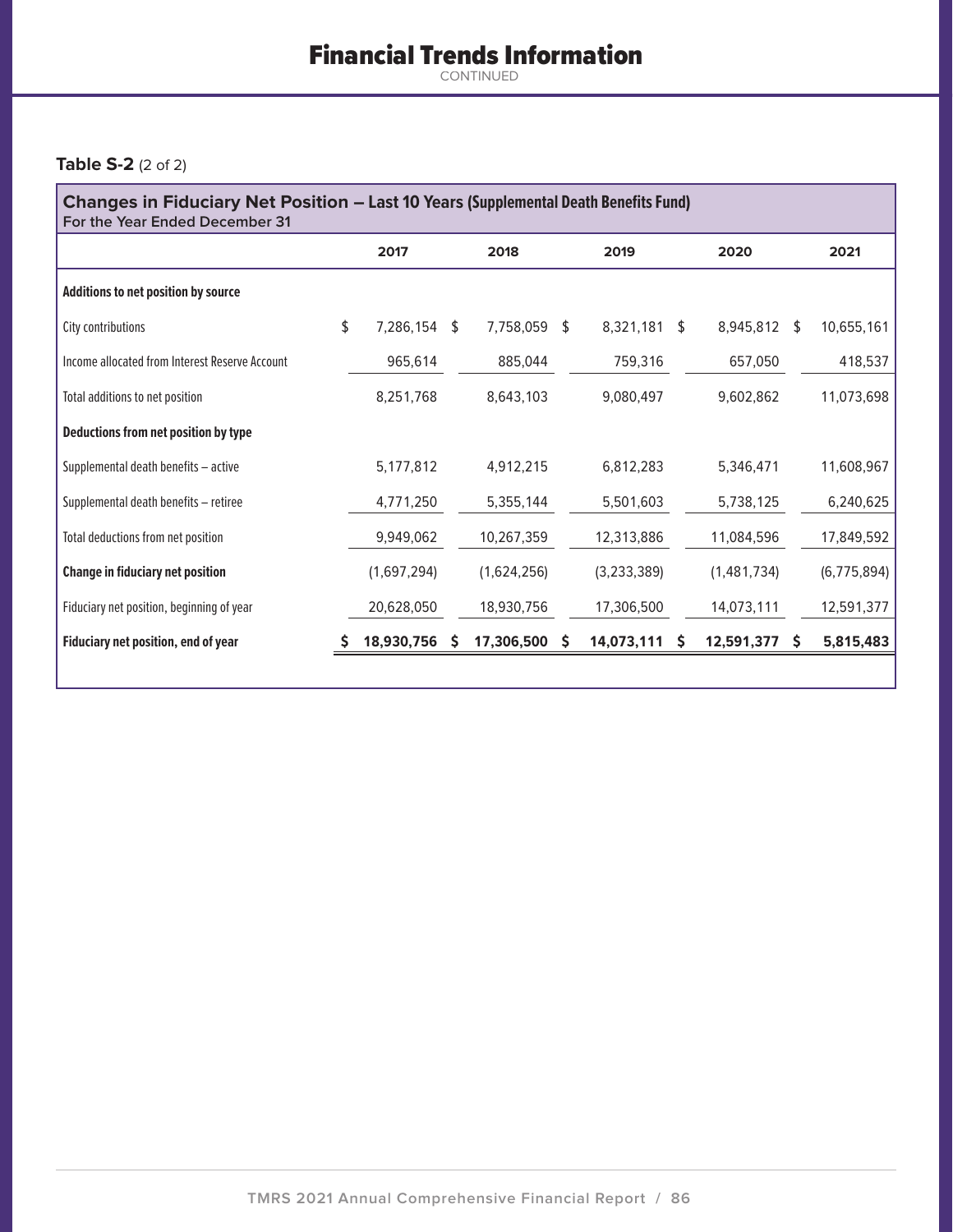### **Table S-3**

| <b>Schedule of Average Benefit Payments for New Retirements - Last 10 Years</b> |          |           |            |                               |            |            |            |  |  |  |  |
|---------------------------------------------------------------------------------|----------|-----------|------------|-------------------------------|------------|------------|------------|--|--|--|--|
|                                                                                 |          |           |            | <b>Years Credited Service</b> |            |            |            |  |  |  |  |
| For Year Ended December 31                                                      | $0 - 5$  | $>5 - 10$ | $>10 - 15$ | $>15 - 20$                    | $>20 - 25$ | $>25 - 30$ | $>30$      |  |  |  |  |
| 2012                                                                            |          |           |            |                               |            |            |            |  |  |  |  |
| <b>Average Monthly Benefit</b>                                                  | \$209.76 | \$370.74  | \$837.42   | \$1,253.33                    | \$1,525.77 | \$2,267.20 | \$3,598.25 |  |  |  |  |
| Number of Active Retirees                                                       | 102      | 353       | 406        | 319                           | 641        | 488        | 634        |  |  |  |  |
| 2013                                                                            |          |           |            |                               |            |            |            |  |  |  |  |
| <b>Average Monthly Benefit</b>                                                  | \$218.94 | \$402.34  | \$837.41   | \$1,226.22                    | \$1,535.92 | \$2,246.41 | \$3,463.35 |  |  |  |  |
| Number of Active Retirees                                                       | 88       | 426       | 455        | 370                           | 675        | 577        | 656        |  |  |  |  |
| 2014                                                                            |          |           |            |                               |            |            |            |  |  |  |  |
| <b>Average Monthly Benefit</b>                                                  | \$223.90 | \$429.36  | \$860.37   | \$1,340.43                    | \$1,597.50 | \$2,386.99 | \$3,940.89 |  |  |  |  |
| Number of Active Retirees                                                       | 111      | 427       | 471        | 385                           | 770        | 619        | 812        |  |  |  |  |
| 2015                                                                            |          |           |            |                               |            |            |            |  |  |  |  |
| <b>Average Monthly Benefit</b>                                                  | \$198.34 | \$427.51  | \$979.05   | \$1,231.53                    | \$1,531.45 | \$2,411.38 | \$4,030.21 |  |  |  |  |
| Number of Active Retirees                                                       | 104      | 407       | 425        | 430                           | 646        | 541        | 672        |  |  |  |  |
| 2016                                                                            |          |           |            |                               |            |            |            |  |  |  |  |
| <b>Average Monthly Benefit</b>                                                  | \$203.35 | \$444.09  | \$1,005.40 | \$1,298.39                    | \$1,628.25 | \$2,482.32 | \$4,124.83 |  |  |  |  |
| Number of Active Retirees                                                       | 103      | 443       | 460        | 442                           | 680        | 528        | 717        |  |  |  |  |
| 2017                                                                            |          |           |            |                               |            |            |            |  |  |  |  |
| <b>Average Monthly Benefit</b>                                                  | \$238.17 | \$465.54  | \$892.55   | \$1,368.13                    | \$1,668.07 | \$2,572.89 | \$4,340.74 |  |  |  |  |
| Number of Active Retirees                                                       | 135      | 450       | 473        | 443                           | 708        | 518        | 756        |  |  |  |  |
| 2018                                                                            |          |           |            |                               |            |            |            |  |  |  |  |
| <b>Average Monthly Benefit</b>                                                  | \$259.99 | \$491.85  | \$985.34   | \$1,388.46                    | \$1,666.64 | \$2,545.11 | \$4,205.29 |  |  |  |  |
| Number of Active Retirees                                                       | 129      | 416       | 511        | 506                           | 765        | 505        | 752        |  |  |  |  |
| 2019                                                                            |          |           |            |                               |            |            |            |  |  |  |  |
| <b>Average Monthly Benefit</b>                                                  | \$226.15 | \$481.63  | \$999.41   | \$1.375.40                    | \$1,687.76 | \$2,554.41 | \$4,510.90 |  |  |  |  |
| Number of Active Retirees                                                       | 134      | 426       | 495        | 481                           | 875        | 546        | 832        |  |  |  |  |
| 2020                                                                            |          |           |            |                               |            |            |            |  |  |  |  |
| <b>Average Monthly Benefit</b>                                                  | \$216.72 | \$485.03  | \$1,032.59 | \$1,450.21                    | \$1,843.08 | \$2,763.42 | \$4,570.67 |  |  |  |  |
| Number of Active Retirees                                                       | 137      | 555       | 507        | 539                           | 869        | 565        | 849        |  |  |  |  |
| 2021                                                                            |          |           |            |                               |            |            |            |  |  |  |  |
| Average Monthly Benefit                                                         | \$207.11 | \$498.40  | \$1,035.12 | \$1,469.68                    | \$1,860.82 | \$2,729.39 | \$4,664.14 |  |  |  |  |
| Number of Active Retirees                                                       | 155      | 554       | 490        | 562                           | 974        | 565        | 806        |  |  |  |  |

This schedule does not provide the average final average salary that is reported for a traditional defined benefit plan because TMRS' cash-balance retirement benefit is not based on an individual's final salary.

The number of active retirees in 2021 excludes 77 retirees that received a single payment in lieu of a monthly benefit.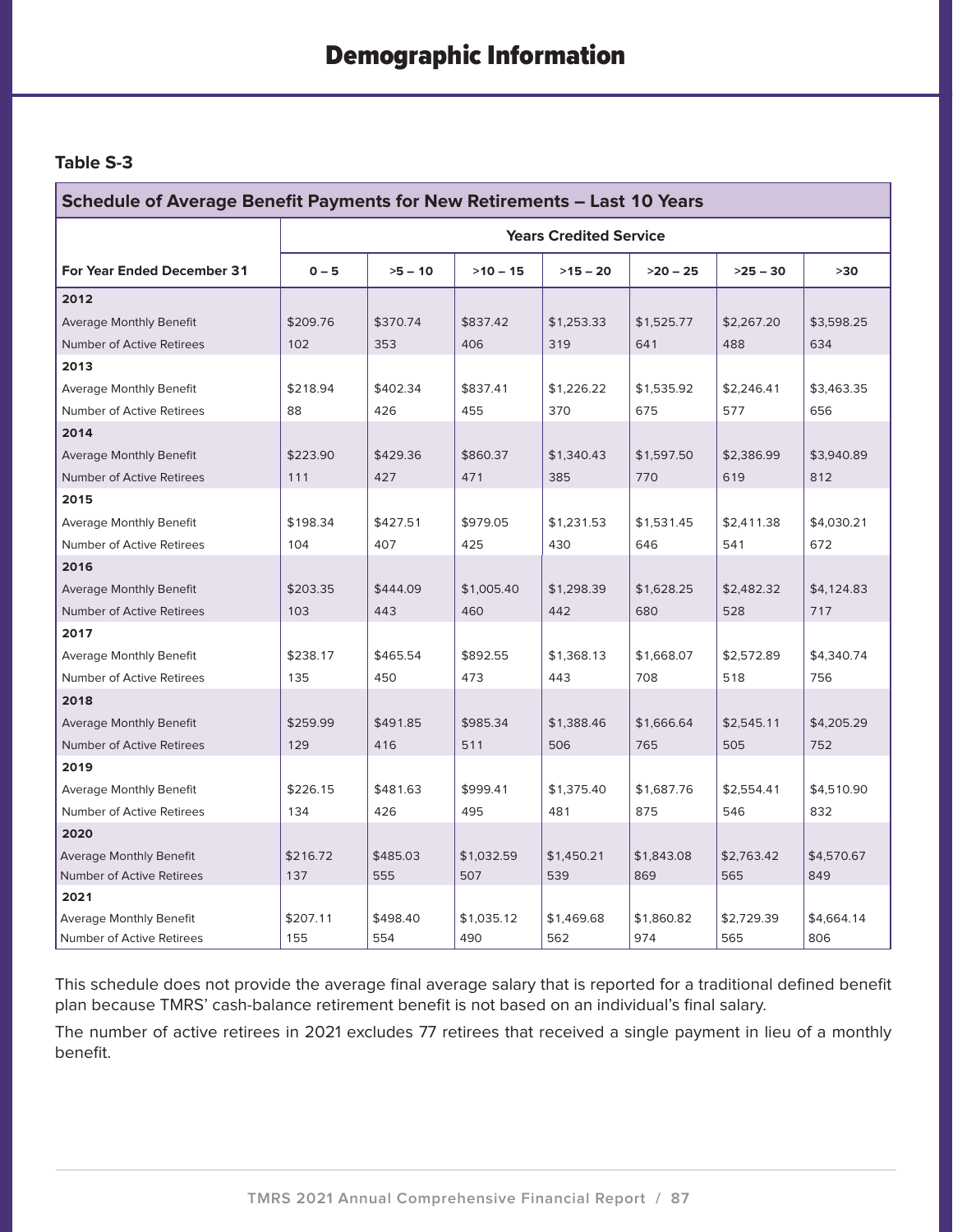## Demographic Information

CONTINUED

### **Table S-4**

### **Schedule of Retirement Benefit Recipients by Type of Benefit**

#### **As of December 31, 2021**

|                                     |                 |                           |                    |                |                        | <b>Benefit Payment Options</b> |                  |        |       |                                  |                                |       |        |        |  |  |
|-------------------------------------|-----------------|---------------------------|--------------------|----------------|------------------------|--------------------------------|------------------|--------|-------|----------------------------------|--------------------------------|-------|--------|--------|--|--|
| Amount of<br><b>Monthly Benefit</b> |                 | <b>Benefit Recipients</b> |                    |                | <b>Type of Benefit</b> |                                | Life Only        |        |       | <b>Survivor Lifetime Options</b> | <b>Guaranteed Term Options</b> |       |        |        |  |  |
|                                     |                 | <b>Retirees</b>           | <b>Beneficiary</b> | <b>Service</b> | <b>Disability</b>      | <b>Retiree</b>                 | <b>Alternate</b> | 100%   | 75%   | 50%                              | 2/3                            | 5 yrs | 10 yrs | 15 yrs |  |  |
| \$                                  | $0 - 100$       | 934                       | 163                | 1,039          | 58                     | 252                            | 192              | 437    | 36    | 87                               | 7                              | 25    | 16     | 45     |  |  |
| \$                                  | $101 - 500$     | 9,548                     | 2,142              | 11,172         | 518                    | 3,404                          | 962              | 4,049  | 417   | 1,275                            | 136                            | 376   | 310    | 761    |  |  |
| \$                                  | $501 - 1,000$   | 10.760                    | 2,191              | 12,511         | 440                    | 3,583                          | 501              | 4,350  | 690   | 1,825                            | 182                            | 539   | 410    | 871    |  |  |
| \$                                  | $1,001 - 1,500$ | 9,504                     | 1,517              | 10,808         | 213                    | 3,043                          | 214              | 3,704  | 652   | 1,693                            | 219                            | 470   | 313    | 713    |  |  |
| \$                                  | $1,501 - 2,000$ | 7,008                     | 918                | 7,836          | 90                     | 2,201                          | 91               | 2,453  | 579   | 1,274                            | 198                            | 386   | 244    | 500    |  |  |
| \$                                  | $2,001 - 2,500$ | 5,188                     | 583                | 5,734          | 37                     | 1,656                          | 54               | 1,747  | 421   | 952                              | 160                            | 281   | 165    | 335    |  |  |
| \$                                  | $2,501 - 3,000$ | 3,713                     | 382                | 4,085          | 10                     | 1,132                          | 22               | 1,231  | 308   | 743                              | 106                            | 239   | 106    | 208    |  |  |
| \$                                  | $3,001 - 3,500$ | 2,890                     | 249                | 3,137          | 2                      | 915                            | 18               | 864    | 279   | 606                              | 74                             | 165   | 82     | 136    |  |  |
| \$                                  | $3,501 - 4,000$ | 2,139                     | 155                | 2,289          | 5                      | 652                            | 5                | 590    | 212   | 472                              | 53                             | 126   | 74     | 110    |  |  |
| \$                                  | 4.001 & Over    | 6,703                     | 329                | 7,030          | $\overline{2}$         | 2,074                          | 13               | 1,546  | 974   | 1,507                            | 116                            | 321   | 188    | 293    |  |  |
|                                     | Subtotals       | 58,387                    | 8,629              | 65,641         | 1,375                  | 18,912                         | 2,072            | 20,971 | 4,568 | 10,434                           | 1,251                          | 2,928 | 1,908  | 3,972  |  |  |
|                                     | <b>Totals</b>   |                           | 67,016             |                | 67,016                 |                                |                  |        |       |                                  |                                |       |        | 67,016 |  |  |

The schedule above categorizes the amount of monthly benefits and retirement benefit recipients by type of benefit and payment option selected.

For benefit recipients who die before receiving benefits at least equal to the member's account balance (member contributions and interest only) on the date of retirement, the remaining balance is paid to their estate or beneficiary(ies).

The schedule does not include 1,076 retirees who received a single payment in lieu of a monthly retirement benefit and who remain eligible for retiree supplemental death benefit.

**Benefit Payment Options.** When a member applies for retirement, they have three options to determine how their lifetime monthly benefit will be paid.

- **Retiree Life Only** provides the largest monthly retirement benefit. A retiree will receive a lifetime monthly retirement benefit with no survivor benefits. At their death, all TMRS payments will cease.
- **Retiree Life and Survivor** provides a reduced lifetime monthly retirement benefit, but it provides a lifetime monthly benefit after the retiree's death to their beneficiary. At the retiree's death, their beneficiary will receive a percentage (50%, 75% or 100%) of the retiree's monthly benefit each month for the rest of the beneficiary's life. A Retiree Life and 2/3 Survivor benefit is no longer an option for new retirees.
- **Retiree Life and Guaranteed Term** provides a reduced lifetime monthly retirement benefit, but it provides a monthly benefit to their beneficiary(ies) if the retiree dies before the guaranteed payment term ends. At retirement, the retiree will select a guaranteed payment term of 5, 10 or 15 years that begins at their retirement date. Then, if the retiree dies before their selected term ends, their beneficiary(ies) will receive their benefit for the remainder of that term.